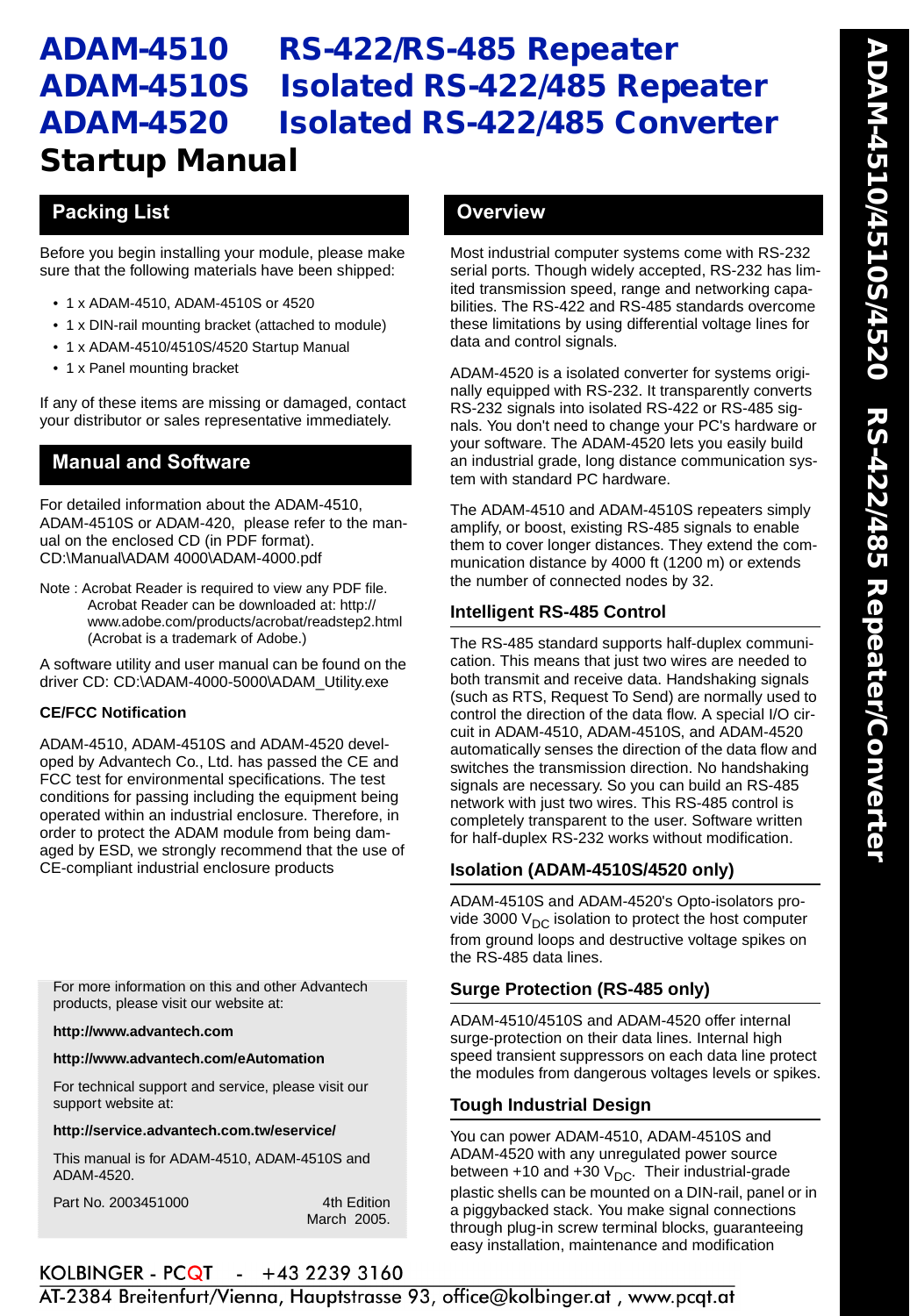### **Features**

- Automatic internal RS-485 bus supervision
- No external flow control signals required for RS-485
- Minimum 3000  $V_{DC}$  isolation (ADAM-4510S/4520)
- Transient suppression on RS-485 data lines
- Baudrate up to 115.2 kbps
- Networking up to 4000 feet
- Reserved space for termination resistors
- Power and data flow indicator for troubleshooting
- Power requirement:  $+10$  to  $+30$  V<sub>DC</sub>
- Mounts easily on DIN-rail or panel

## **Specifications**

#### **Common**

- **Power Requirement:** Unregulated +10 to +30  $V_{DC}$  with protection from power reversals
- **Case**: ABS with captive mounting hardware
- **Accessories (Supplied)**: DIN-rail Mounting Adapter Panel Mounting Bracket
- **Plug-in screw terminal wiring**: Accepts AWG 1-#12 to #22 (0.5 to 2.5 mm) wires
- **Operating Temperature**: -10 ~ 70° C (14 ~ 158° F)
- **Storage Temperature**: -25 ~ 85° C (13 ~ 185° F)
- **Humidity**: 5 ~ 95%, non-condensing

#### **ADAM-4510/4510S Specifications**

- **Baudrate (bps)**: 1200, 2400, 4800, 9600, 19.2 k, 38.4 k, 57.6 k, 115.2 k, RS-422 (switchable)
- **Isolation Voltage:** 3000 V<sub>DC</sub> (4510S only)
- **RS-422/RS-485 interface connector**: plug-in screw terminal
- **Power Consumption:** 1.4 W

#### **ADAM-4520 Specifications**

- **Baudrate (bps)**: 1200, 2400, 4800, 9600, 19.2 k, 38.4 k, 57.6 k, 115.2 k, RTS control and RS-422 mode (switchable)
- **Isolation Voltage**: 3000 V<sub>DC</sub>
- **RS-232 Interface Connector**: Female DB-9
- **RS-422/RS-485 Interface Connector**: plug-in screw terminal
- **Power Consumption**: 1.2 W

## **Switch Settings**

#### **Switch Descriptions**

DIP switches in the ADAM converter and repeater modules set the data format (number of bits) and baudrate for the ADAM network. You can configure the other modules in the network via software commands. Your program and the PC's serial port should match the settings of the converter and repeater modules.

#### *SW1*

Switch 1 controls the data format. Data can be 9, 10, 11 or 12 bits. The factory default is 10 bits: one start bit, eight data bits, no parity bit and one stop bit.

When using the converter in combination with other ADAM modules, do not change the default setting as ADAM modules have a fixed data format of ten data bits. The option of changing to 9, 11 or 12 bits is for use with other modules (other than ADAM modules) that have different data formats. Should you change the data format, be aware that you will have to change the data format settings on all the other modules in the network.

#### *SW2*

Switch 2 sets the baudrate. The options range from 1200 bps to 115.2 kbps. The factory default is 9600 bps. Be aware that when you change the baudrate, you have to change the baudrate for all the connected modules accordingly. If the RS-422 mode is ON, the baudrate doesn't need to be set.

#### **Default Settings**

Both Modules are not addressable by the host computer, the baud rate and data format must be set using SW1 and SW2 located inside the module. The default settings are:

| <b>Function</b> | Setting  |
|-----------------|----------|
| Baud rate       | 9600 bps |
| Data format     | 10 bits  |

### **Data Format Settings (SW1)**

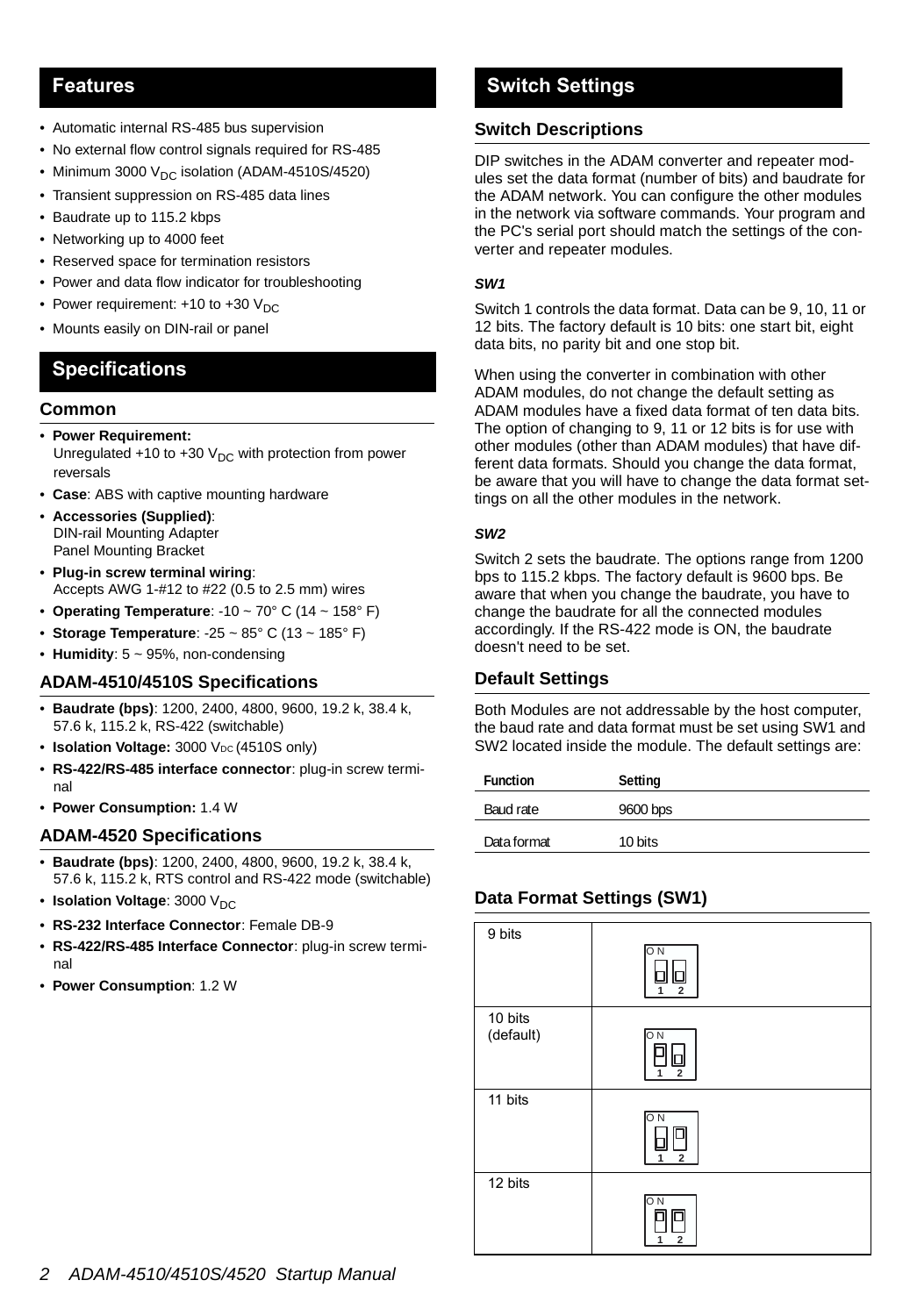#### **ADAM-4510/4510S Repeater Module**



#### RTS Control 1200 bps 2400 bps 4800 bps \*9600 bps 19.2 kbps 38.4 kbps 57.6 kbps 115.2 kbps RS-422 **1 2 3 4 5 6 7 8** <u>...</u><br>Pooraaraa **9 10 1 2 3 4 5 6 7 8 ON 9 10 2 4 ON 1 2 3 4 5 6 7 8 9 10 1 2 3 4 5 6 7 8 ON 9 10 1 2 3 4 5 6 7 8 ON 9 10 1 2 3 4 5 6 7 8 OOOOO0000 9 10 1 2 3 4 5 6 7 8 9 10 OOOOOOOOO 1 2 3 4 5 6 7 8 ON 9 10**  $\frac{1}{6}$   $\frac{1}{7}$ **OOOOOOOO**O **9 10 1 2 3 4 5 6 7 8 ON 9 10**

**ADAM-4520 RS-232/RS-485 Converter Module**

There is one LED located on the top panel of ADAM-4510/ 4510S/4520. Its purpose is to show the communication status.

| Communication status |                             | LED color |
|----------------------|-----------------------------|-----------|
| RS-485               | idle                        | Green     |
|                      | $RS-232 \rightarrow RS-485$ | Dark      |
|                      | $RS-485 \rightarrow RS-232$ | Red       |
| RS-422               | idle                        | Dark      |
|                      | $RS-232 \rightarrow RS-422$ | Dark      |
|                      | $RS-422 \rightarrow RS-232$ | Red       |

.

|    | vи<br>000000000 |  |  |
|----|-----------------|--|--|
|    |                 |  |  |
|    |                 |  |  |
| λL |                 |  |  |
|    |                 |  |  |
|    |                 |  |  |
|    |                 |  |  |
|    |                 |  |  |
|    |                 |  |  |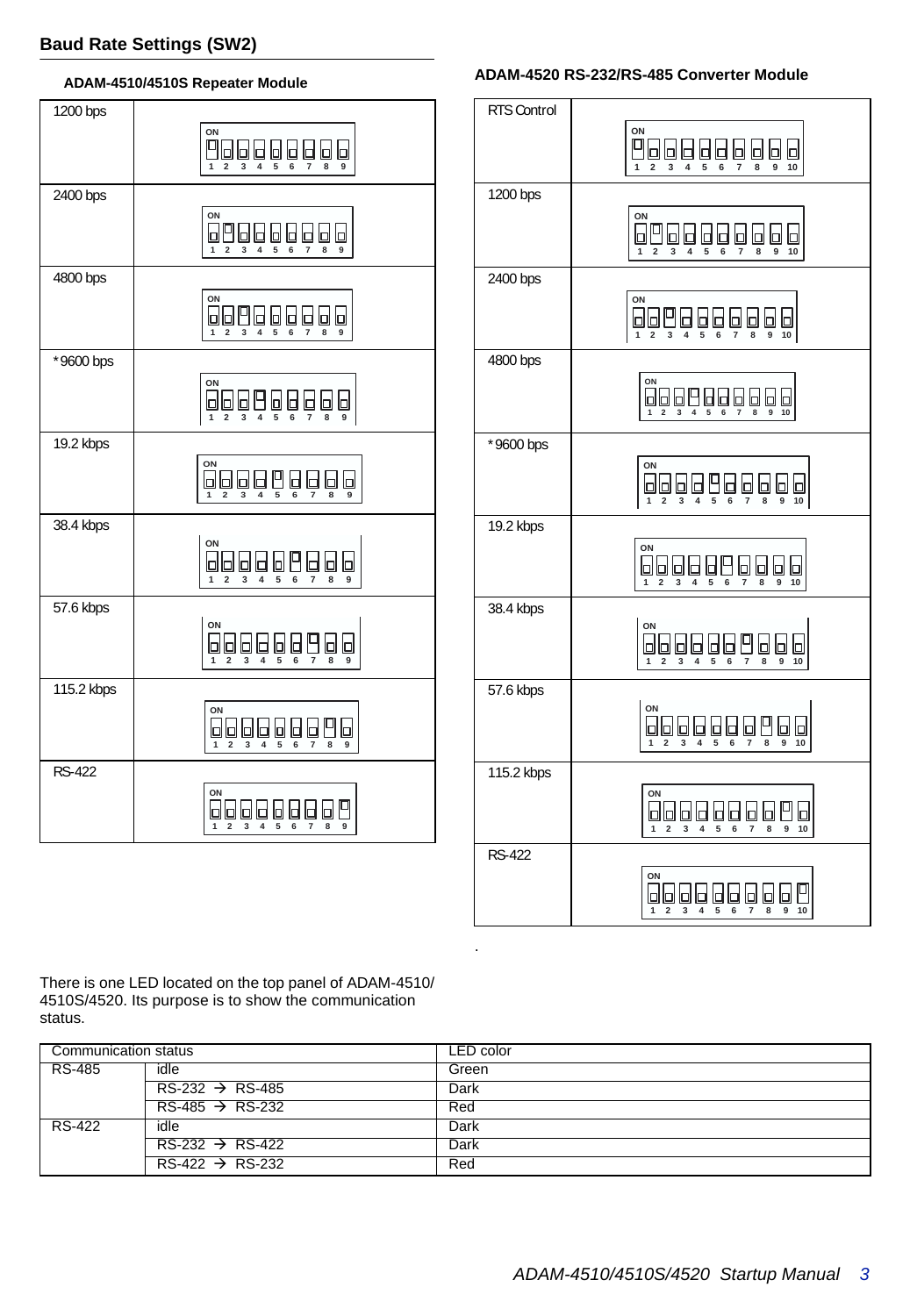## **Application Wiring**

#### **Power Supply**

For easy use in industrial environments, the ADAM modules are designed to accept industry standard  $+24$  V<sub>DC</sub> unregulated power. Operation is guaranteed when using any power supply between +10 and +30  $V_{DC}$ . Power ripples must be limited to 5 V peak to peak while the voltage in all cases must be maintained between +10 and +30  $V_{\text{DC}}$ . All power supply specifications are referenced at module connector.

The power cables should be selected according to the number of modules connected and the length of the power lines. When using a network with long cables, we advise the use of thicker wire to limit the line voltage drop. In addition to serious voltage drops, long voltage lines can also cause interference with communication wires.



We advise that the following standard colors (as

indicated on the modules) be used for power lines:

+Vs (R) Red

GND (B) Black

#### **Communication Wiring**

We recommend that shielded-twisted-pair cables that comply with the EIA RS-485 standard be used with the ADAM network to reduce interference. Only one set of twisted-pair cables is required to transmit both data and RTS signals. We advise that the following standard colors (as indicated on the modules) be used for the communication lines:

DATA + (Y) Yellow

DATA - (G) Green

#### **Basic configuration hook-up.**

Before placing a module in an existing network, the module should be properly configured. The two following diagrams show typical layouts for both modules.





## **ADAM Dimensions**





**REAR VIEW** 





SIDE VIEW

**PANEL MOUNTING BRACKET** 





**TOP VIEW** 

**DIN - RAIL MOUNTING** ADAPTER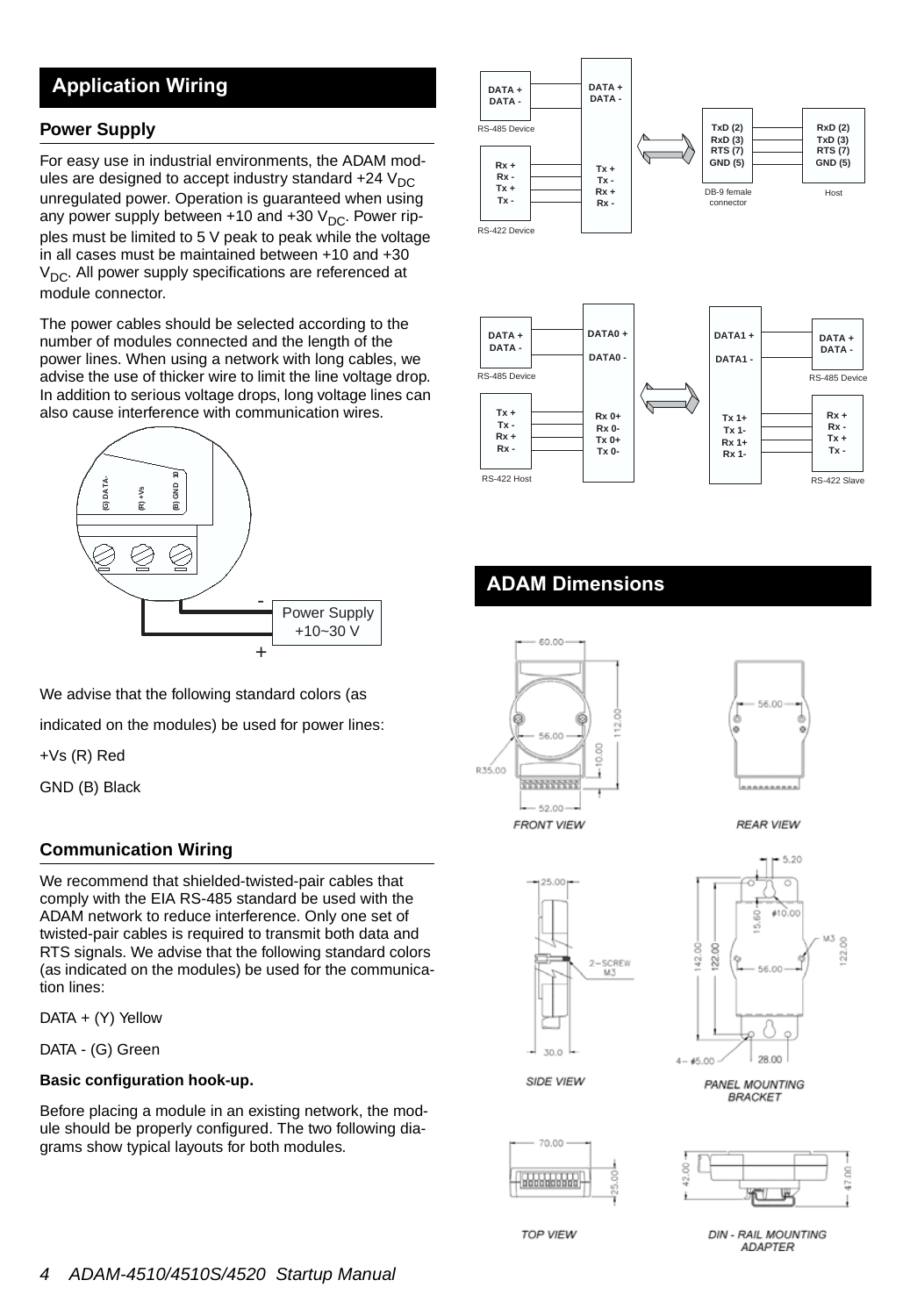## **Function Diagrams**

#### **ADAM-4510 Repeater**





#### **ADAM-4510S Repeater**